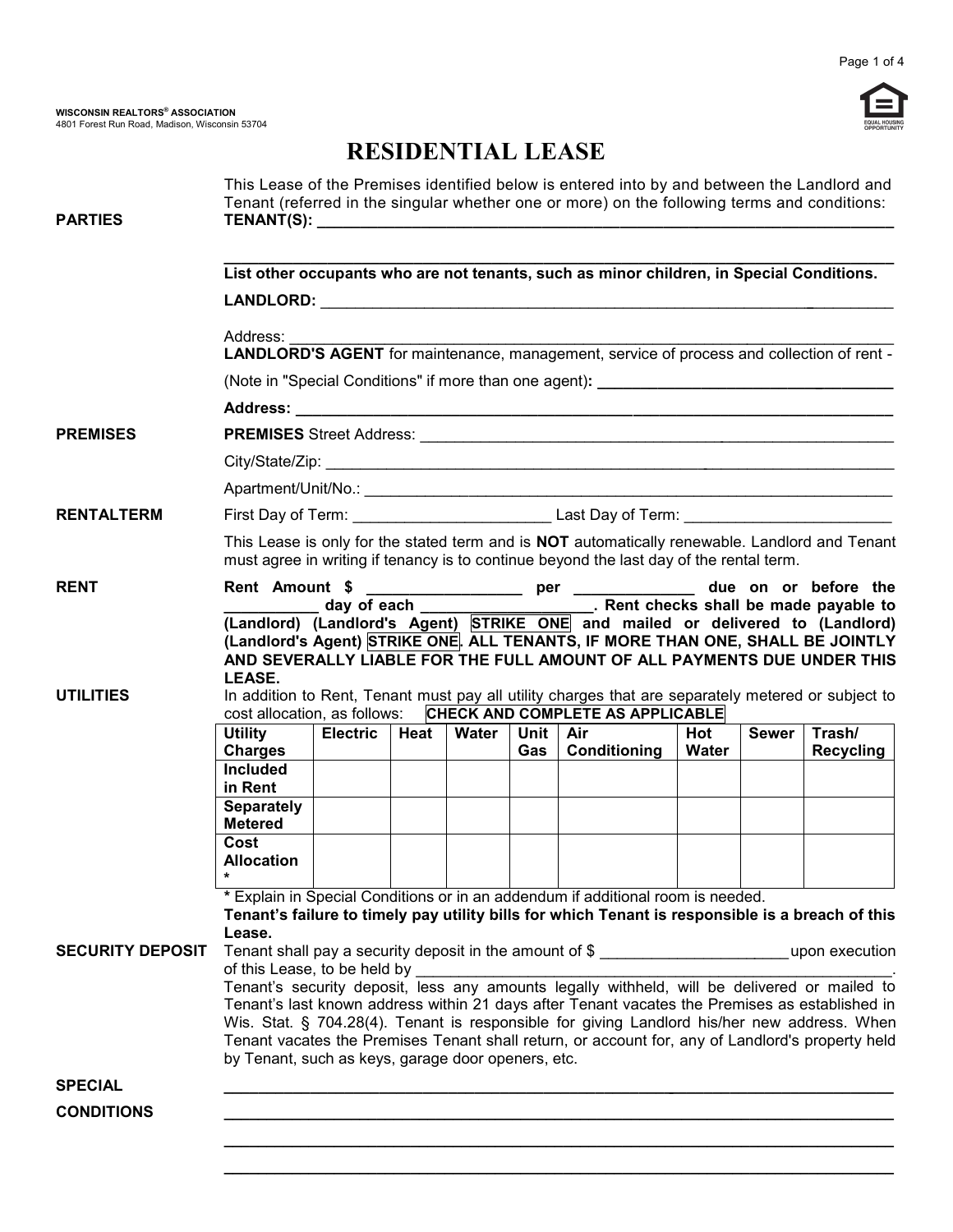- **CHECK-IN SHEET** Tenant acknowledges when Tenant commences occupancy of the Premises, Landlord must provide a check-in sheet that Tenant may use to comment about the condition of the Premises. Tenant has seven days from the date Tenant commences occupancy to complete the check-in sheet and return it to Landlord.
- **LANDLORD'S RIGHT** Landlord may enter the Premises, at reasonable times with at least 12 hours advance notice, to **TO ENTER** inspect the Premises, make repairs, show the Premises to prospective tenants or purchasers or comply with applicable laws or regulations. Landlord may enter without advance notice upon consent of the Tenant, when a health or safety emergency exists, or if Tenant is absent and Landlord believes entry is necessary to protect the Premises or the building in which they are located from damage.
- **MITIGATION** If Tenant unjustifiably removes from the Premises before the last day of the rental term, Tenant shall be liable for all rent due under this Lease through the last day of the term, plus damages incurred by Landlord, and less any net rent received by Landlord in rerenting the Premises.
- **ABANDONMENT** If Tenant is absent from the Premises for three consecutive weeks without written notice of such absence to Landlord, Landlord may, in Landlord's sole discretion, deem that Tenant has removed from the Premises and proceed to rerent the Premises.
- **PERSONAL** Unless otherwise agreed to in writing, if Tenant removes from the Premises or is evicted from the **PROPERTY** Premises and leaves personal property behind, Landlord may presume that Tenant has Premises and leaves personal property behind, Landlord may presume that Tenant has abandoned the personal property. Landlord will not store personal property abandoned by Tenant and may dispose of it in any manner deemed appropriate by Landlord. If the personal property is prescription medication or prescription medical equipment, Landlord shall hold the property for 7 days from the date on which Landlord discovers the property. After that time, Landlord may dispose of this property in the manner that Landlord determines is appropriate but shall promptly return the property to Tenant if Landlord receives a request for its return before disposing of it. If the abandoned property is a manufactured home, mobile home or titled vehicle (includes automobiles), Landlord must give notice, personally or by regular or certified mail, to Tenant and any secured party known to Landlord of Landlord's intent to dispose of the property by sale or other appropriate means [per Wis. Stat. § 704.05(5)].
- **SALE OF** Upon voluntary or involuntary transfer of ownership of the Premises, Landlord's obligations under **PREMISES** this Lease are expressly released by Tenant. The new owner of the Premises shall be solely responsible for the Landlord's obligations under this Lease.
- **LEAD-BASED PAINT** (If Premises is "target property" constructed before 1978) Tenant has received, read and understands Landlord's lead-based paint (LBP) disclosures and the *Protect Your Family From Lead In Your Home Pamphlet (Pamphlet)*. Tenant agrees to follow the practices recommended in the Pamphlet and shall immediately notify Landlord in writing if Tenant, Tenant's guests or any other occupant observes any conditions indicating the presence of a potential LBP hazard, as described in the Pamphlet. **PROVISIONS**

**TENANT RULES** During the term of this Lease, as a condition of Tenant's continuing right to use and occupy the **& OBLIGATIONS** Premises, Tenant agrees and promises, unless Landlord otherwise provides in writing, as follows:

- **RESIDENTIAL USE** 1. To use the Premises for residential purposes only for Tenant and Tenant's immediate family. **REPUTATION** 2. To NOT make or permit use of the Premises for any purpose that will injure the reputation of
- the Premises or the building of which they are a part.
- **INSURANCE HAZARD** 3. To NOT use or keep in or about the Premises anything that would adversely affect coverage of the Premises or the building of which they are a part under the property and casualty insurance policies on the Premises and the building wherein the Premises are located.
- **NOISE** 4. To NOT make excessive noise or engage in activities which unduly disturb neighbors or other tenants in the building in which the Premises are located.
- **PETS** 5. To NOT permit in or about the Premises any pet unless specifically authorized by Landlord in writing.
- **GOVT. REG.** 6. To obey all lawful orders, rules and regulations of all governmental authorities and, if a condominium, any condominium association with authority over the Premises.
- **MAINTENANCE** 7. To keep the Premises in clean and tenantable condition and in as good repair as on the first day of the lease term, normal wear and tear excepted.
- **SUFFICIENT HEAT** 8. To maintain a reasonable amount of heat in cold weather to prevent damages to the Premises, and if damage results from Tenant's failure to maintain a reasonable amount of heat, Tenant shall be liable for this damage.
- **IMPROVEMENTS** 9. Unless Tenant has received specific written consent from Landlord, to NOT do or permit any of the following:
	- a. Paint upon, attach, exhibit, or display in or about the Premises any sign or placard.
	- b. Alter or redecorate the Premises.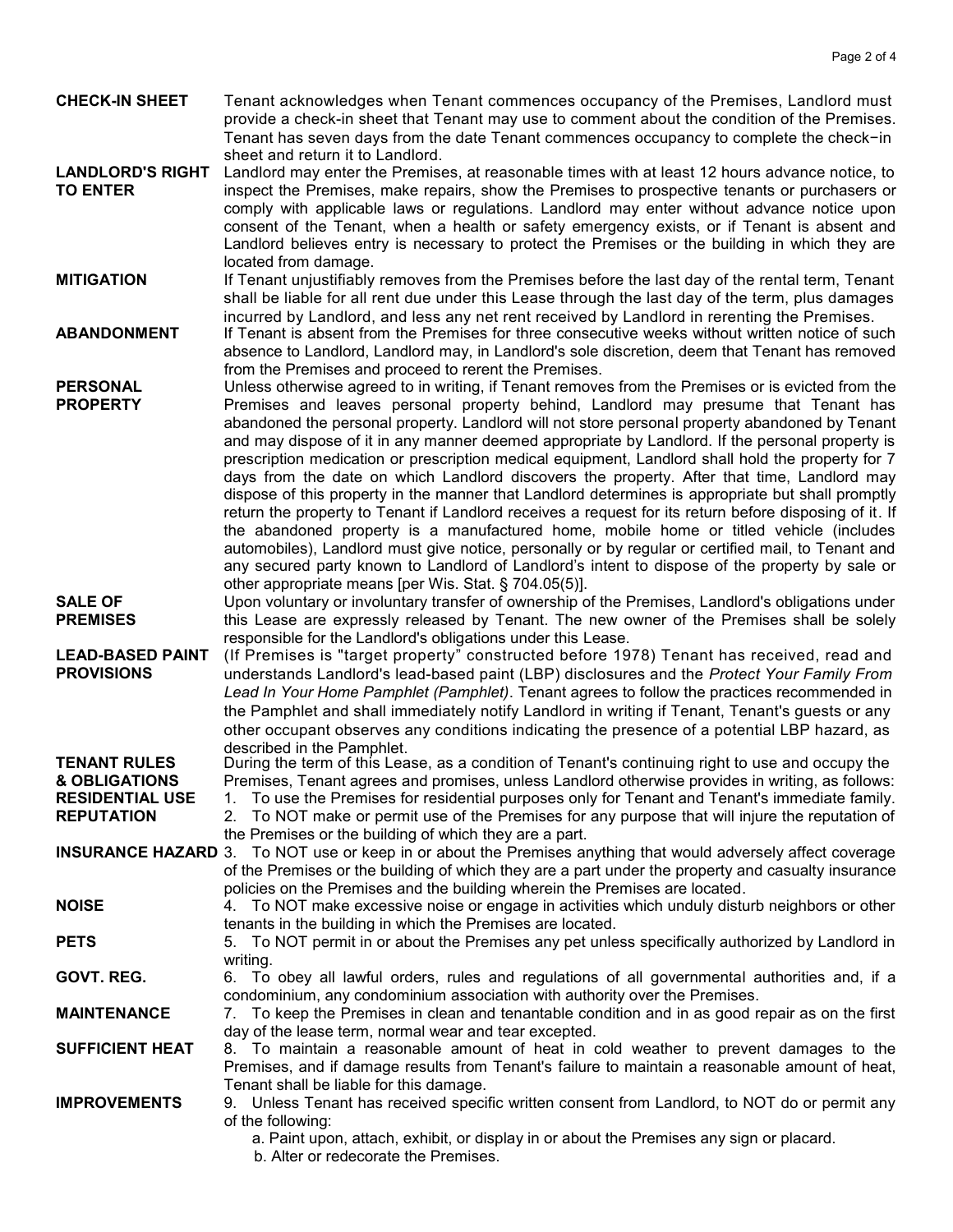c. Drive nails, tacks, and screws or apply other fasteners on or into any wall, ceiling, floor, or woodwork of the Premises.

d. Attach or affix anything to the exterior of the Premises or the building in which it is located.

**GUESTS** 10. To NOT permit any guest or invitee to reside in the Premises for more than three consecutive days without prior written consent of Landlord.

**NEGLIGENCE** 11. To be responsible for all acts of negligence or breaches of this agreement by Tenant and Tenant's guests and invitees, and to be liable for any resulting property damage or injury.

**SUBLETTING** 12. To NOT assign this Lease, sublet the Premises or engage in any other short-term or vacation rentals of the Premises or any part thereof without the prior written consent of Landlord. If Landlord permits an assignment or a sublease, such permission shall in no way relieve Tenant of Tenant's liability under this Lease.

**VACATION OF** 13. To vacate the Premises at the end of the term, and immediately deliver the keys, garage door **PREMISES** openers, parking permits, etc., and the Tenant's forwarding address to the Landlord.<br>**CRIMINAL ACTIVITY** 14. To NOT engage in, or allow any quest or invitee to engage in, any crimina

- 14. To NOT engage in, or allow any guest or invitee to engage in, any criminal activity that threatens the health, safety or right to peaceful enjoyment of other tenants, persons residing in the immediate vicinity of the Premises, or Landlord or an agent or employee of Landlord; and to NOT engage in any drug-related criminal activity on or near the Premises. Such conduct may result in Tenant's immediate eviction upon 5 days' notice, but not if Tenant or someone lawfully residing with Tenant is the victim of that crime.
- **RULES** Landlord may make additional reasonable rules governing the use and occupancy of the Premises and the building in which they are located. Tenant acknowledges the rules stated above. Any failure by Tenant to comply with the rules is a breach of this Lease.

**NOTICE OF (1)** As provided in § 106.50(5m)(dm) of the Wisconsin statutes, a tenant has a defense to an **DOMESTIC ABUSE** eviction action if the tenant can prove that the landlord knew, or should have known, the tenant is **PROTECTIONS** a victim of domestic abuse, sexual assault, or stalking and that the eviction action is based on conduct related to domestic abuse, sexual assault, or stalking committed by either of the following:

**(a)** A person who was not the tenant's invited guest.

**(b)** A person who was the tenant's invited guest, but the tenant has done either of the following: **1.** Sought an injunction barring the person from the premises.

**2.** Provided a written statement to the landlord stating that the person will no longer be an invited guest of the tenant and the tenant has not subsequently invited the person to be the tenant's guest.

**(2)** A tenant who is a victim of domestic abuse, sexual assault, or stalking may have the right to terminate the rental agreement in certain limited situations, as provided in § 704.16 of the Wisconsin statutes. If the tenant has safety concerns, the tenant should contact a local victim service provider or law enforcement agency.

**(3)** A tenant is advised that this notice is only a summary of the tenant's rights and the specific language of the statutes governs in all instances.

DAMAGE BY **CASUALTY** If the Premises are damaged by fire, flood or other casualty to a degree that renders the Premises untenantable, Tenant may move out unless Landlord promptly proceeds to repair and rebuild. Tenant may move out if the repair work causes undue hardship. If Tenant remains, rent abates to the extent Tenant is substantially deprived of normal use and occupancy of the Premises or the damage materially affects Tenant's health or safety, until the Premises are restored. If repairs are not made, this Lease shall terminate. If the Premises are damaged to a degree that does not render them untenantable, Landlord shall repair them as soon as reasonably possible.

**CODE VIOLATIONS AND CONDITIONS AFFECTING HABITABILITY**

Unless disclosed to Tenant before entering this Lease and accepting any earnest money or security deposit, and stated in Special Conditions or an Attachment to this Lease: (1) Landlord has no actual knowledge of any building code or housing code violation that affects the Premises or a common area associated with the Premises, presents a significant threat to Tenant's health or safety, and has not been corrected; and (2) none of the following conditions adversely affecting habitability are present on the Premises: no hot or cold running water, plumbing or sewage disposal facilities not in good operating order, unsafe or inadequate heating facilities (incapable of maintaining at least 67º F in living areas), no electricity, electrical wiring or components not in safe operating condition, or structural or other conditions substantially hazardous to Tenant's health or safety or that create an unreasonable risk of personal injury through the reasonably foreseeable use of Premises by Tenant.